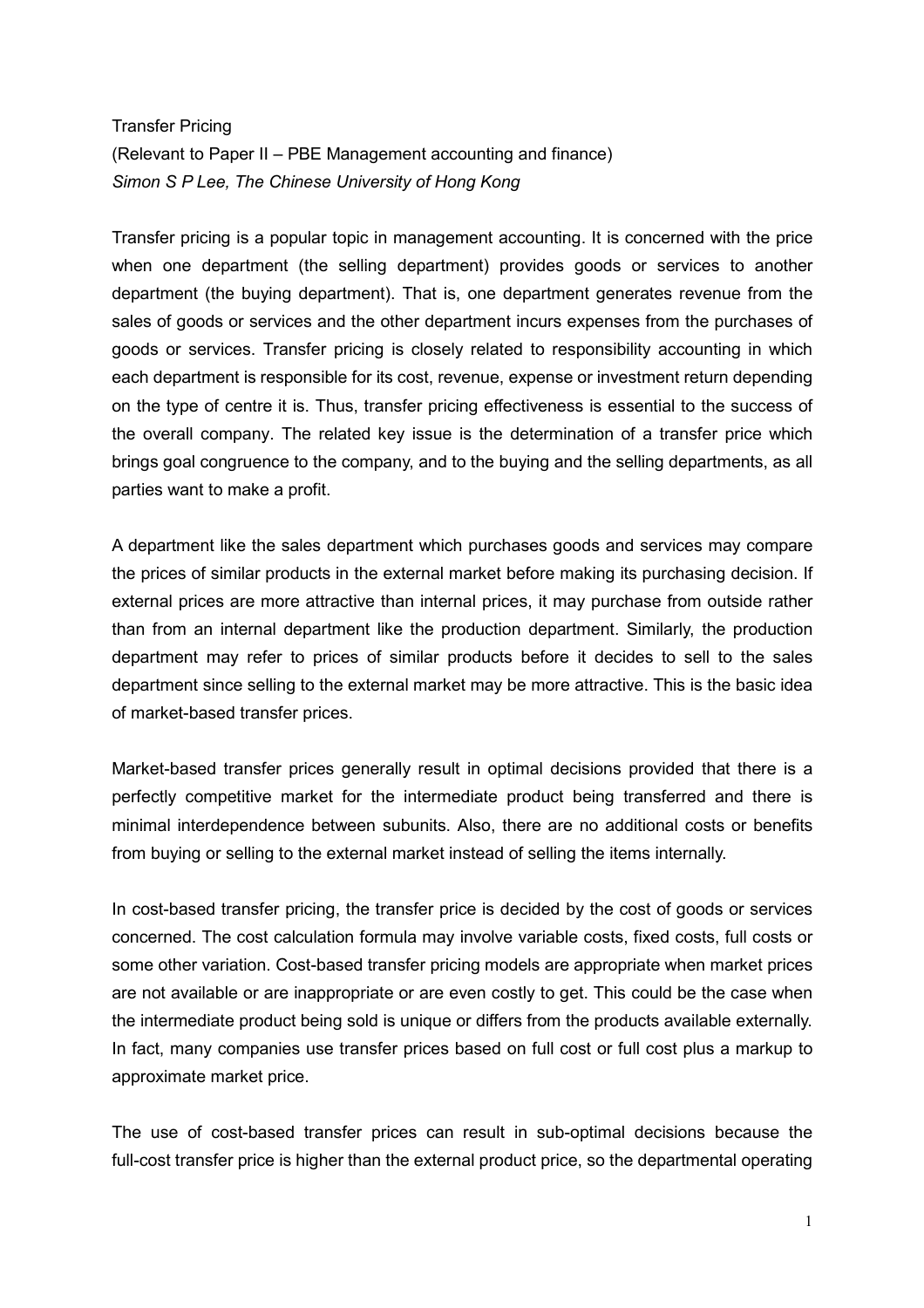profit is maximized by purchasing the product externally. However, purchasing the product from external sources results in a lower total company profit because the other divisions still incur fixed costs included in the full-cost transfer price, and the external price is higher than the variable cost of producing the product.

Cost calculation is also somewhat subjective. Dual pricing is used to describe the situation in which the selling and buying departments use different transfer pricing methods. For example, the selling department may use full cost pricing while the buying department may use market pricing.

Another common transfer pricing method is the negotiated transfer price. In this method, departments negotiate between themselves to arrive at a transfer price. Quite often this involves some form of bargaining. For example, a powerful department may be able to get a better price from a small department.

Consider the following example. Suppose AAT is a company producing chairs. The company's production department produces 100,000 chairs a year and its annual capacity is 150,000. The variable cost of each chair is \$300 and the annual fixed cost for the production plant is \$9,000,000. The chair can be sold for \$400 in the open market.

Within the company, the administration department plans to buy 50,000 chairs at \$280 from the production department, but the production department refuses this order as the offered price is below the variable cost, as can be seen by calculating the contribution margin:

Sales price \$280 Variable cost (\$300) Contribution margin (\$20)

.

The minimum transfer price should therefore equal the variable or incremental costs incurred by the transferring department plus the opportunity costs resulting from transferring the products or service internally instead of selling them to external customers.

Transfer price >= variable cost per unit + unit contribution margin on lost sales

Unused capacity within the selling department affects the opportunity cost of an internal transfer. If there is unused capacity within the selling department, no opportunity costs are involved in an internal transfer price. The transfer price will likely be in the lower range, covering only the variable cost involved in the production of the product but not the fixed cost,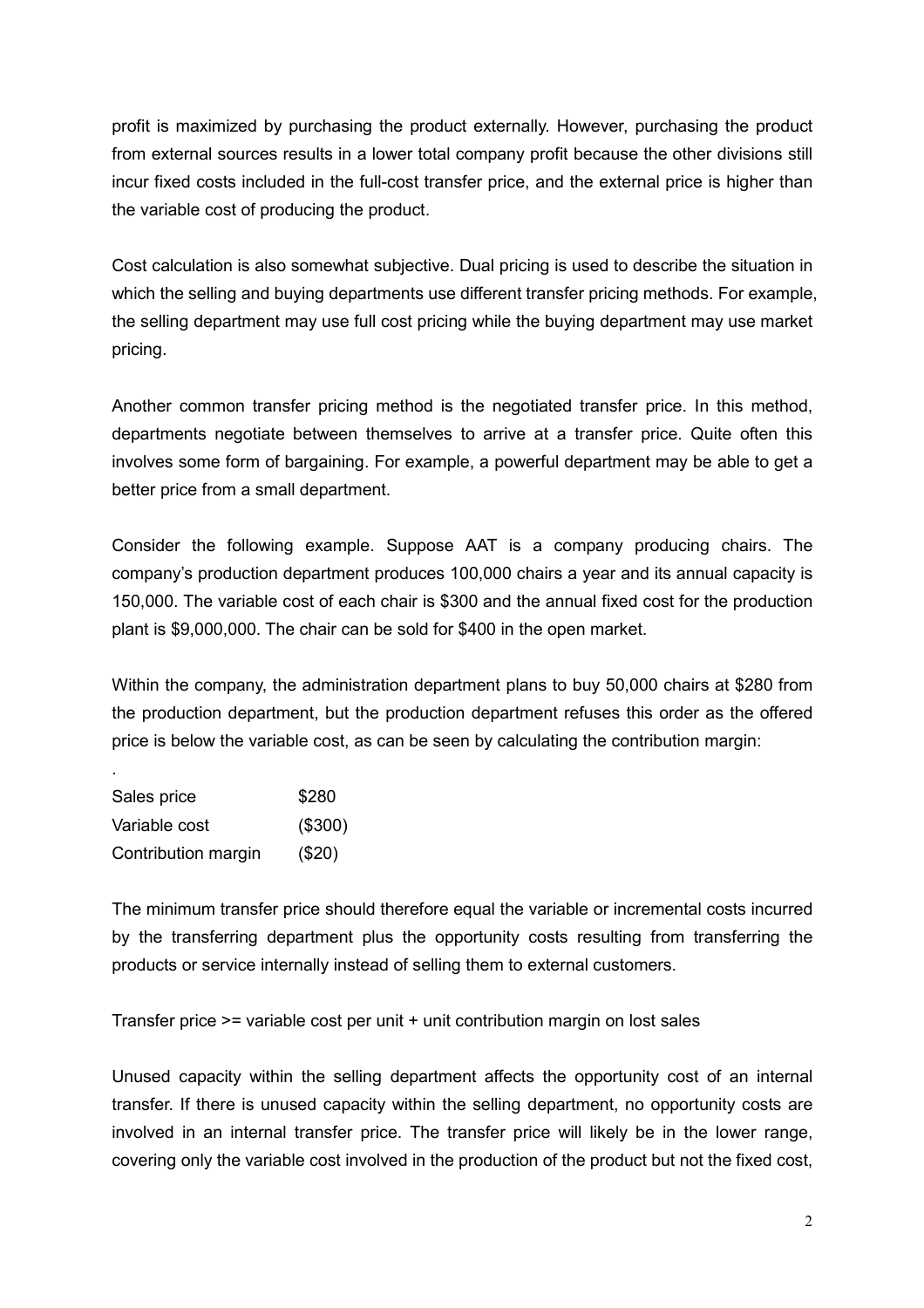because the fixed cost will be incurred regardless of the production volume. The transfer price must be great than or equal to \$300 or otherwise the selling department (in this case, the production department) incurs a loss.

If there is limited capacity, say 100,000 chairs, acceptance of the order from the administration department means that the production department needs to reduce its production volume from 100,000 to 50,000 chairs. The unit contribution is \$100 (\$400 - \$300). An ideal transfer price is at least equal to the variable cost per unit  $+$  unit contribution margin on lost sales = \$300 + \$100 = \$400.

Back to the unlimited capacity case, the administration department's manager thinks that the order could bring the fixed cost per desk from \$90 to \$60. In addition, it also takes the production department to its maximum capacity of 150,000. This case can be strengthened by the fact that the department is able to sell the chair at \$420 though an additional cost of \$100 per chair is incurred.

From the company's perspective, the transfer price of \$280 is acceptable because the overall profit of the company is increased by \$1,000,000 [50,000 chairs x (\$420 - \$300 - \$100)]. A possible way to solve this situation is to either a dual pricing system to allow the production department to gain the market transfer price and to allow the administration department to pay a cost-based price. Another solution is to have the two departments to negotiate an agreed transfer price.

In another example, PBE Ltd is a chain store cake business. It produces cakes and it has two departments: the production department and the sales department. The variable costs of the production and sales departments are \$3 and \$10 respectively, and the fixed costs \$2 and \$12. Due to refrigeration issues, the sales department has a daily capacity of 40,000 cakes; it usually purchases 25,000 cakes from the production department and 15,000 cakes from other vendors for \$20 each.

Now, if the formula of 180% of variable cost is used as the transfer price from the production department to the sales department, the transfer price between departments is \$5.40 (\$3 x 180%). If management decides to use another formula, 110% of the full cost, the transfer price would become \$5.5 [(\$3+\$2) x110%]. This is a good deal as the price is much lower than the price of \$20 paid to external vendor.